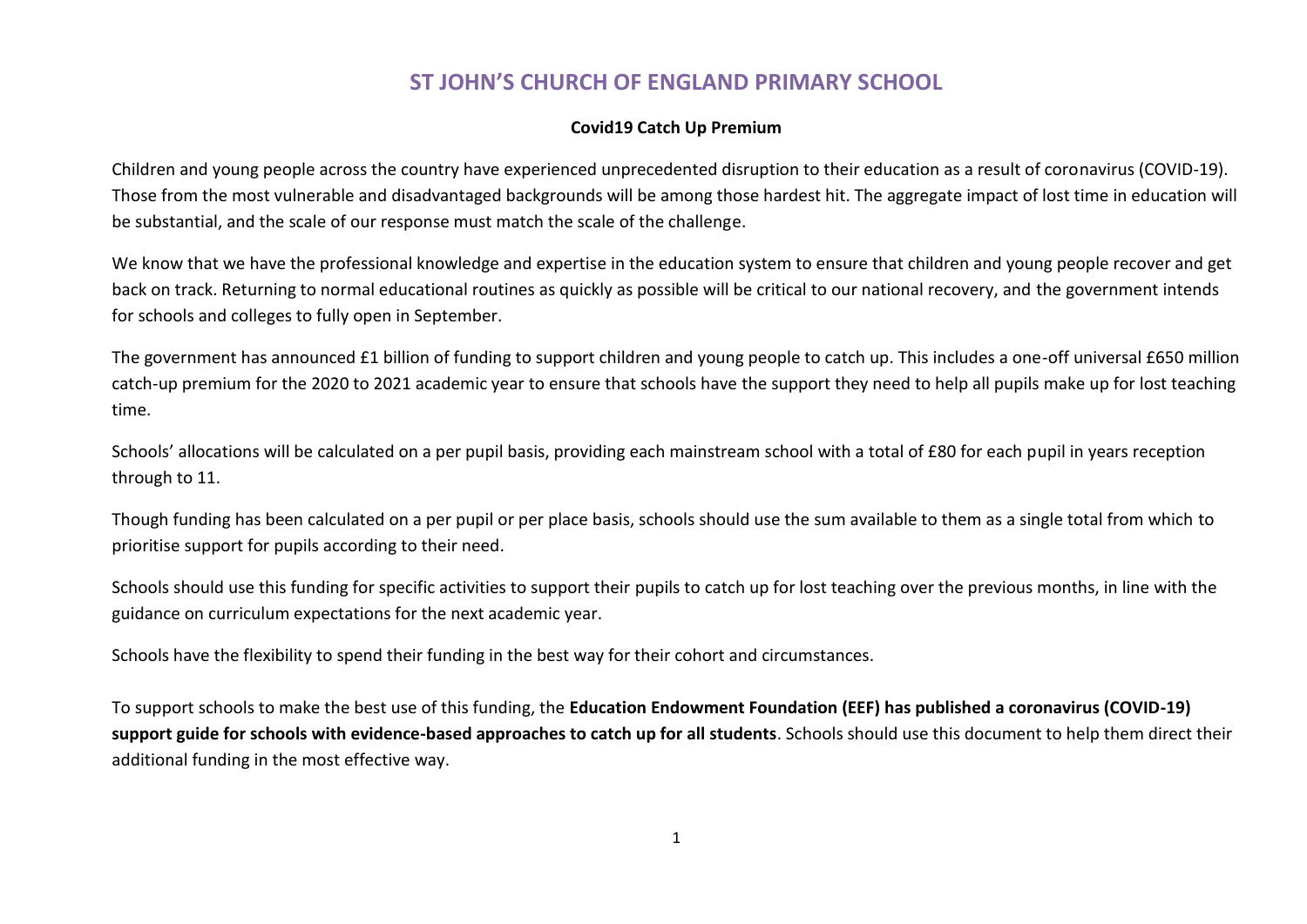## **National Tutoring Programme**

Although all children have had their education disrupted by the coronavirus (COVID-19) outbreak, it is likely that disadvantaged and vulnerable groups will have been hardest hit. That is why, alongside the universal catch-up premium, we are launching a £350 million National Tutoring Programme to provide additional, targeted support for those children and young people who need the most help.

The programme will comprise of at least 3 parts in the 2020 to 2021 academic year, including:

•a 5 to 16 programme that will make high-quality tuition available to 5 to 16-year olds in state-funded primary and secondary schools from the second half of autumn term 2020

•a 16 to 19 fund for school sixth forms, colleges and all other 16 to 19 providers to provide small group tutoring activity for disadvantaged 16 to 19 students whose studies have been disrupted as a result of coronavirus (COVID-19)

•**a reception year early language programme that will make training and resources available at no-cost to schools where additional targeted support for oral language would be particularly beneficial**

**Number of Pupils/Funding**

| Total number of pupils on roll                                              | 349 |
|-----------------------------------------------------------------------------|-----|
| Total amount of Catch Up Premium received   £27,920 (for the academic year) |     |

Catch Up Premium plan to be completed by SLT: **Wednesday 21st October 2020** Governor Body visit scheduled for **Friday 6th November** to discuss plan Full Governing Body to approve spending plan – **Monday 23rd November 2020** Share with parents via newsletter – **Friday 27th November 2020 Senior leaders to monitor impact - Term 2 – Term 4**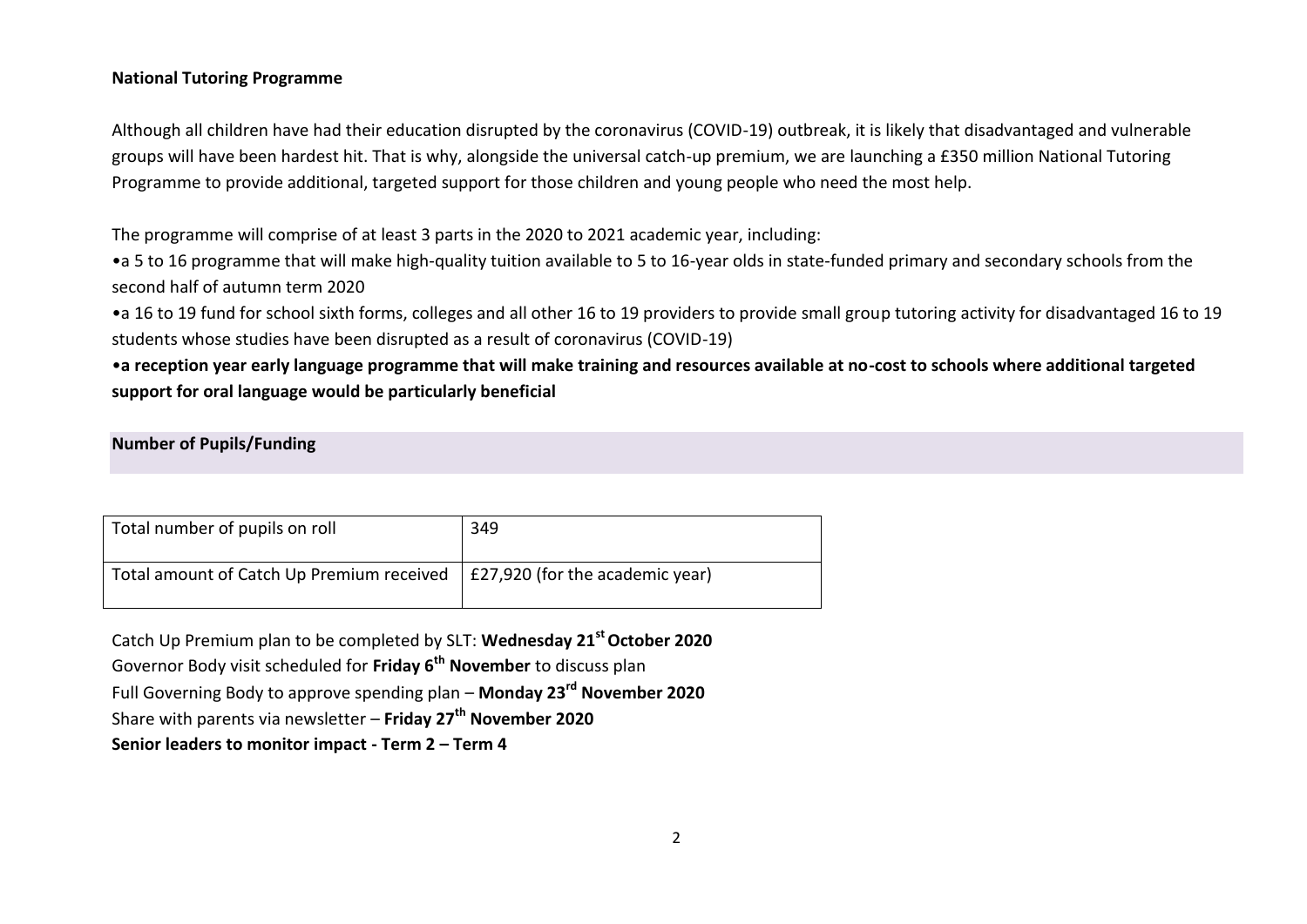## **Action Plan 2020-2021**

| <b>Intervention/Provision</b>                                                                                              | Leader responsible<br>for monitoring and<br>impact | Cost<br>(7 months) | Objective/Target and how will this be<br>measured                                                                           | <b>Impact/Review</b> |  |  |
|----------------------------------------------------------------------------------------------------------------------------|----------------------------------------------------|--------------------|-----------------------------------------------------------------------------------------------------------------------------|----------------------|--|--|
| <b>Teaching and whole-school strategies</b>                                                                                |                                                    |                    |                                                                                                                             |                      |  |  |
| <b>Reading mentors</b><br>(student teachers)                                                                               | <b>Miss Collingwood</b><br>and Mr Gold             | £178               | To increase reading ability.<br>This will be measured through AR<br>tracking/Data.                                          |                      |  |  |
| <b>Spelling Intervention</b>                                                                                               | Mr Gold and<br>Ms Ogle                             | £528               | To increase spelling of HFW.<br>This will be measured through Teacher<br>Assessment.                                        |                      |  |  |
| <b>Targeted Support</b>                                                                                                    |                                                    |                    |                                                                                                                             |                      |  |  |
| <b>Phonics</b><br>Year 1                                                                                                   | <b>Miss Coyne</b>                                  | £2644              | To accelerate progress in phonics.<br>This will be measured through phonics<br>screening data.                              |                      |  |  |
| 1:1 EAL tutoring for<br>identified pupil in Year 6<br>(not spoken English at<br>home due to Covid19).<br>2:30-3:00 x2 week | <b>Miss Pellant</b>                                | £385               | To close the gap in English to meet EXP by July<br>2021.<br>This will be measured through teacher<br>assessment of Writing. |                      |  |  |
| <b>NELI Language</b><br><b>Intervention (EYFS and</b><br>KS1)                                                              | Mrs Hodge                                          | £3003              | To ensure early identification of language<br>development.<br>This will be measured through assessment<br>tracking          |                      |  |  |
| <b>Writing Tuition</b><br>(national tutoring<br>programme)                                                                 | Ms Ogle                                            | £2000              | To close the attainment gap in Writing to meet<br>EXP by July 2021.                                                         |                      |  |  |
| <b>Wider Strategies</b>                                                                                                    |                                                    |                    |                                                                                                                             |                      |  |  |
| <b>Social Emotional Mental</b><br><b>Health</b><br>Shirley weekly session in                                               | <b>Miss Pellant</b>                                | £1500              | To improve pupil resilience, self-regulation and<br>social interactions.<br>This will be measured through questionnaires.   |                      |  |  |